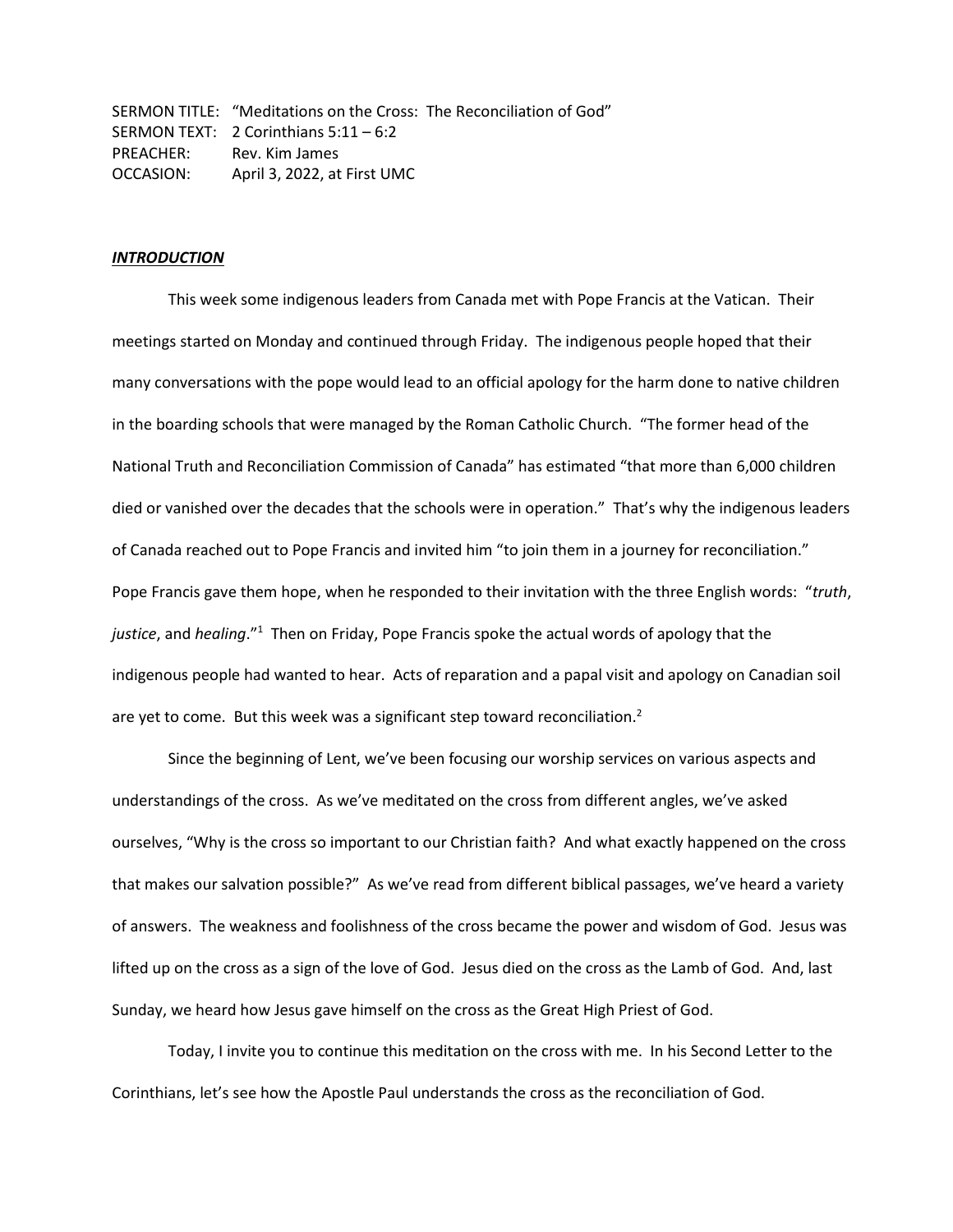### *1--RECONCILIATION OF GOD BEGINS WITH JESUS' DEATH*

As Paul spells it out here in 2 Corinthians, the reconciliation of God begins with Jesus' death. Paul doesn't have to use the word *cross* for his readers to know that's what he's talking about. The fact that Jesus was crucified is quite clear in chapter five, verses 14 and 15, where Paul writes repetitively, "We are convinced that one has died for all . . . and he died for all . . . [and] him who died." From these verses and from Paul's other writings, we know that the apostle believed that Jesus' death made a reconciling difference in the relationship between God and humanity.

There are many different ways to understand the reconciliation that happened on the cross, and Paul himself uses a number of different metaphors. But here, Paul is writing about Jesus' death as a substitution for us. In that sense, Jesus died in our place. He took the punishment that we might otherwise deserve and receive. Paul is using spiritual language, of course. The apostle certainly didn't think that every one of us deserves capital punishment on a cross. But, as he wrote in his letter to the Romans, "all [of us] have sinned and come short of the glory of God."<sup>3</sup> We're all guilty and in need of forgiveness.

In the ancient Jewish faith, on the Day of Atonement, the high priest would sacrifice a lamb to atone for sins. The priest would also symbolically place the sins of the people on the head of an unblemished goat and then send that goat out into the wilderness. As the scapegoat ran away, it took away the sins of the people. That's what Paul was talking about in 2 Corinthians 5:21, when he writes, "For our sake, God made him to be sin who knew no sin." Like the scapegoat, Jesus the sinless Son of God took on the burden of punishment for our sins and carried them away to his death on the cross.

### *2—RECONCILIATION OF GOD MAKES POSSIBLE OUR DEATH AND NEW LIFE*

This act of taking away our sins then clears the way for reconciliation between us and God. Christian theologians through the centuries have wondered and debated about whether Jesus' death on the cross changed *God* by some kind of appeasement of God's righteous wrath or whether Jesus' death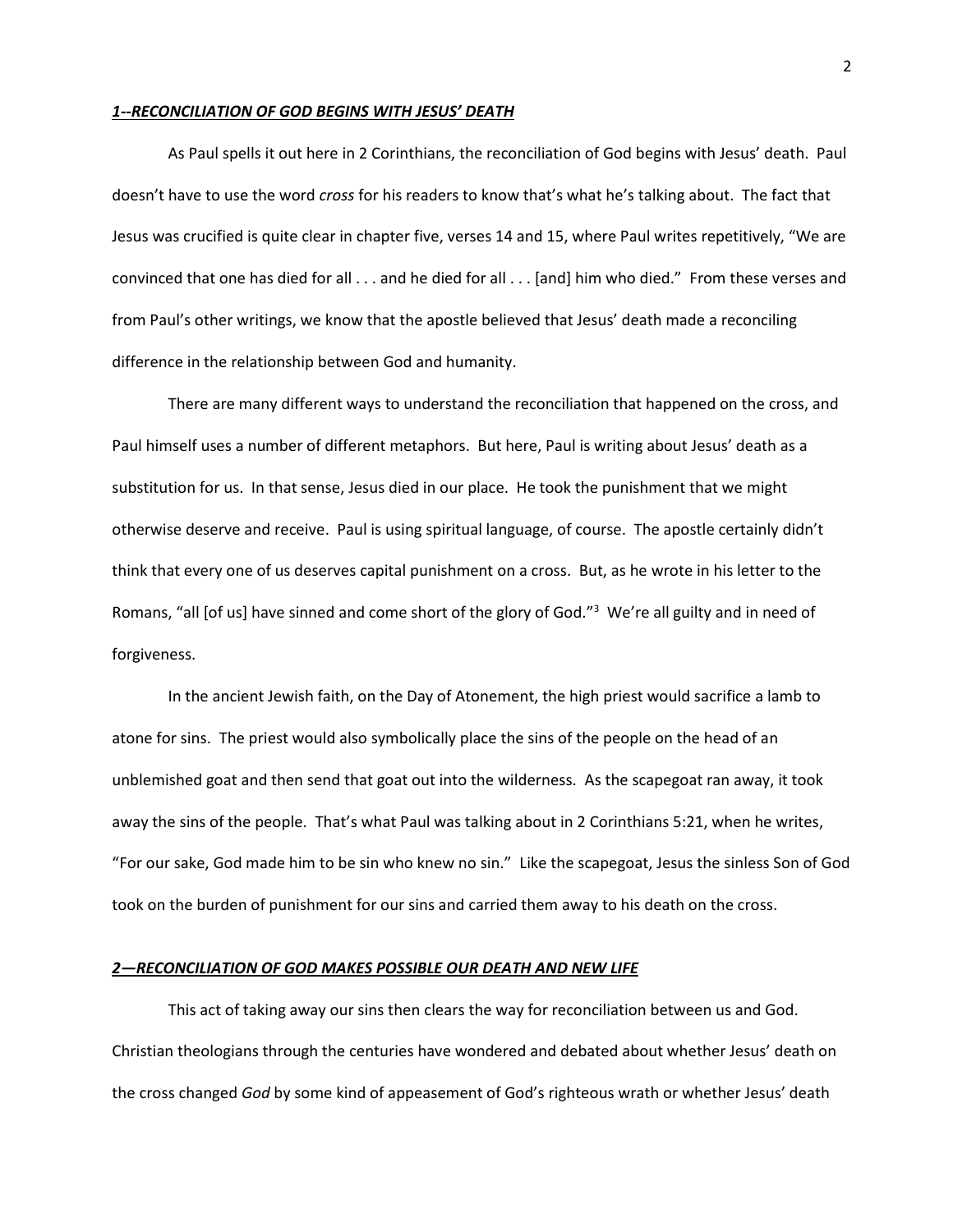more crucially changes *us* human beings. I think we see both of those factors here in Paul's explanation. In 5:19, Paul writes that, "in Christ, God was reconciling the world to himself, not counting their trespasses against them." To me, that sounds like God was willing to let go of some of those legal judgments against us. Rather than hold to a strict, face-saving rule of law, God's heart was softened.

But our reconciliation to God through the death of Jesus on the cross isn't just a merciful change in *God's* expectations and demands. The reconciliation of God also transforms *us*. Paul says this over and over again in these verses. In 5:14, Paul writes that Jesus' death wasn't just a transaction between Jesus and God. Jesus' died for everyone, so that we might also die with him. That isn't a statement about our physical mortality. That's a statement about our spiritual existence. In Christ's death, our sins are now dead. Our sinful nature is now dead.

That death to sin makes it possible for us to change in a positive way. In 5:15 Paul writes that Jesus "died for all, so that those who live might live no longer for themselves, but for him who died and was raised." In verse 16, Paul points out the now-better perspectives of those who believe in Christ. In verse 17, Paul writes, "If anyone is in Christ, there is a new creation: everything old has passed away; see, everything has become new!" And, in verse 21, Paul indicates that Jesus took on the consequences of our sin "so that, in him, we might become the righteousness of God."

In case his Corinthian readers didn't grasp his message about the change that God wanted to make in their lives, Paul reiterates it one more time with urgency. In chapter six, verses one and two, he tells them, "Don't accept the grace of God in vain." In other words, if you haven't yet allowed God's act of atonement in Jesus' death to change your heart and life, do it today. Today is the day to embrace the salvation God has prepared for you. Today is the day for *you* to be reconciled to God.

#### *3--RECONCILIATION OF GOD CALLS FOR OUR NEW LIFE OF RECONCILIATION WITH OTHERS*

The reconciliation of God through Jesus' death on the cross is powerful to bring Christian believers together with God. But the reconciliation of God didn't stop there. Paul's message to the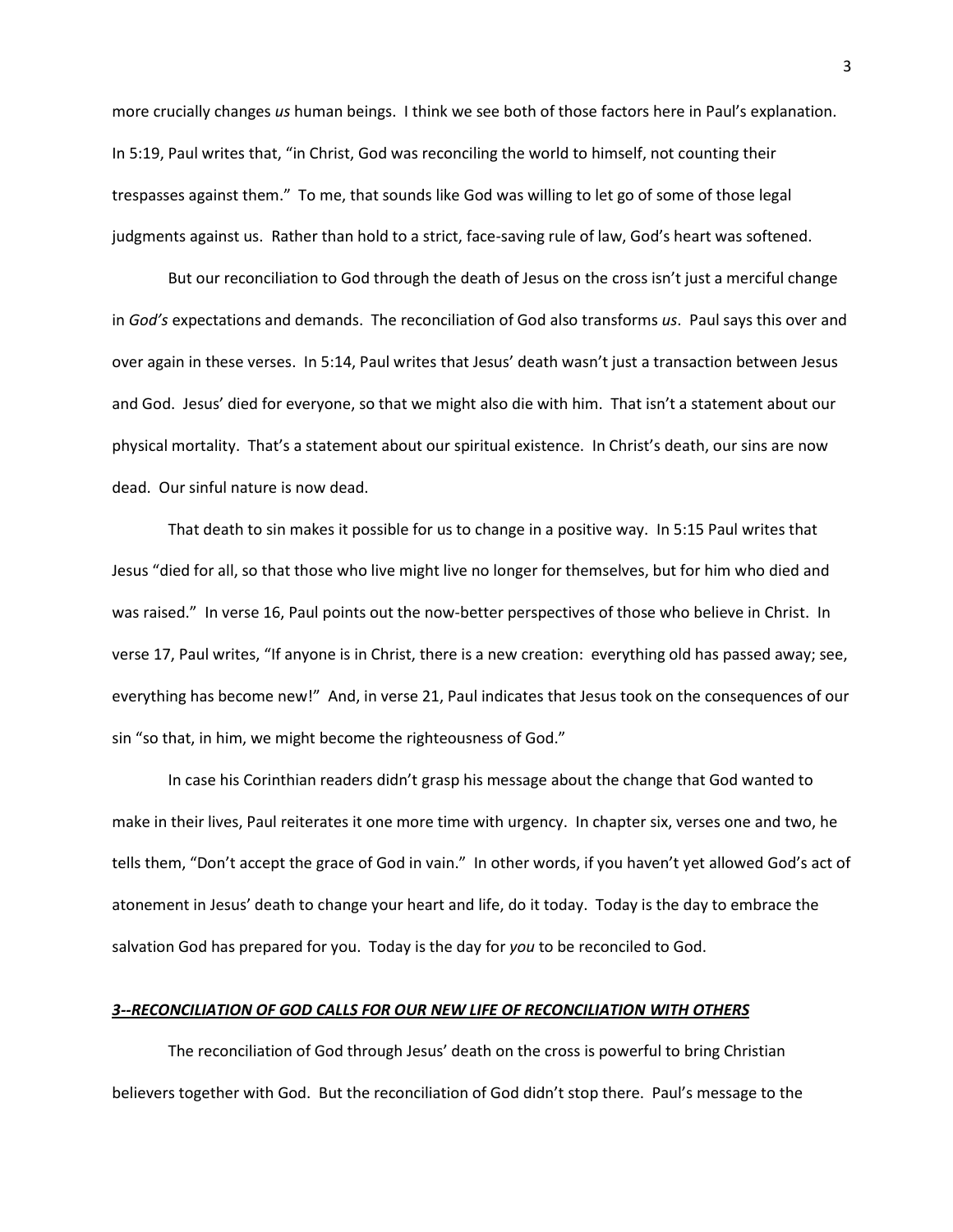Corinthians includes one more important aspect. The reconciliation of God also brings people together with each other. Through our common focus on the cross of Christ, through our common experience of death to sin, through our common rebirth to life in righteousness, we come together in purpose and ministry.

It's like our church's vision statement that we read earlier in the service. "First United Methodist Church will meet spiritual needs" . . . How? . . . "by developing relationships with Christ, community, and the world." Reconciliation initiates and restores our vertical relationship with God and Christ. But spiritual reconciliation is also about building and nurturing our horizontal relationships with other people. The reconciliation offered to us through Jesus' death on the cross calls us and urges us into a ministry of forgiving love and compassionate care for those around us, near and far.

We see this message from Paul in 2 Corinthians 5:18 where he writes of their "ministry of reconciliation." In 6:1, he speaks of "working together." Bible scholars tell us that Paul is writing these important words to the Corinthians because they've had some kind of falling out with him. There are some indications of this fractured relationship in chapter five. But it's even more clear in chapter six, verses 11-13. There Paul says, "We have spoken frankly to you, Corinthians; our heart is wide open to you. There is no restriction in our affections, but only in yours. In return . . . open wide your hearts also."

The reconciliation of God that is available through Jesus' death on the cross is powerful healing medicine for our relationship with God. But it also has the capacity to bring us together as human beings. When each one of us is strengthened by the mercy, love, and cleansing power of God, then we are given the ability to be kinder and more forgiving in our relationships with one another. We are able to think not just about our own interests, but to imagine and see the concerns of others. We are able to meet spiritual needs by developing relationships with Christ, community, and the world.